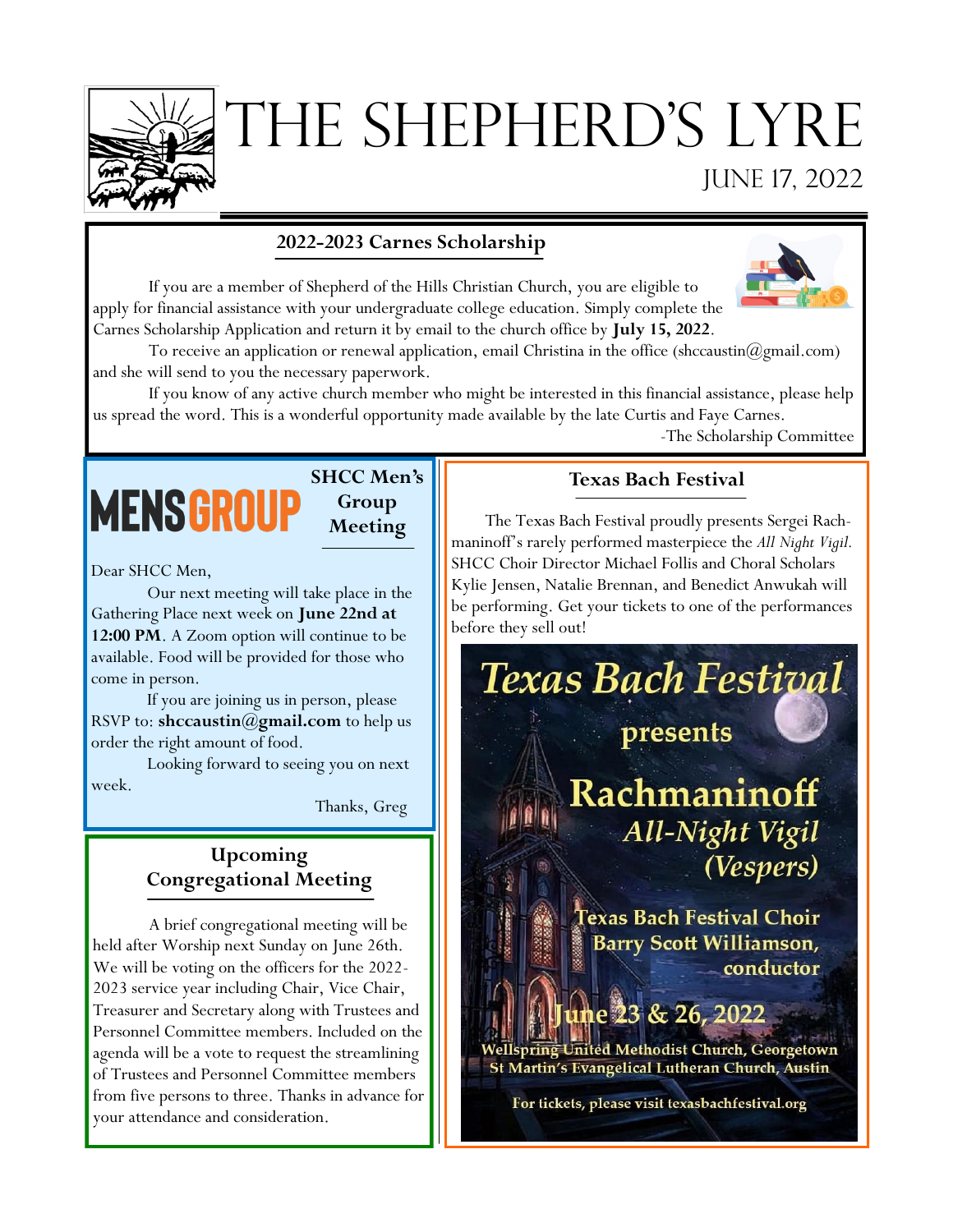

**Freedom** *For freedom Christ has set us free.*

www.truthforlife.org/devotionals/ spurgeon/9/19/1/

#### **[Galatians 5:1](https://www.truthforlife.org/bible/Galatians%205:1/)**

This "freedom" is established in

heaven's charter—*the Bible*. Here is a choice passage, believer: "When you pass through the waters, I will be with you."<sup>1</sup> Here is another: "The mountains may depart and the hills be removed, but my steadfast love shall not depart from you."<sup>2</sup>

These Scriptures set you free in believing. You are a welcome guest at this table of promises. Scripture is a never-failing treasury filled with boundless stores of grace. It is the bank of heaven; you may draw from it as much as you wish, without any hindrance.

Come in faith; you are welcome to all the *covenant blessings*. There is not a promise in the Word that will be withheld. In the deepest tribulations let this freedom comfort you; overwhelmed by waves of distress let it cheer you; when sorrows surround you let it be your solace. This is your Father's love-token; you are free in it at all times.

You are also given *free access to the throne of grace*. It is the believer's privilege to have access at all times to his heavenly Father. Whatever our desires, our difficulties, our wants, we are at liberty to spread them all before Him. It does not matter how much we may have sinned, we can ask and expect pardon. No matter how poor we are, we may plead His promise that He will provide everything we need. We have permission to approach His throne at all times—in midnight's darkest hour or in noontide's most burning heat.

Exercise your right, believer, and enjoy this privilege. You are set free to all that is treasured up in *Christ—*wisdom, righteousness, sanctification, and redemption. It does not matter what your need is, for there is abundant supply in Christ, and it is there *for you*. What a "freedom" is yours! Freedom from condemnation, freedom to the promises, freedom to the throne of grace, and at last freedom to enter heaven!

 $<sup>1</sup>$  Isaiah 43:2</sup>  $^{2)}$  Isaiah 54:10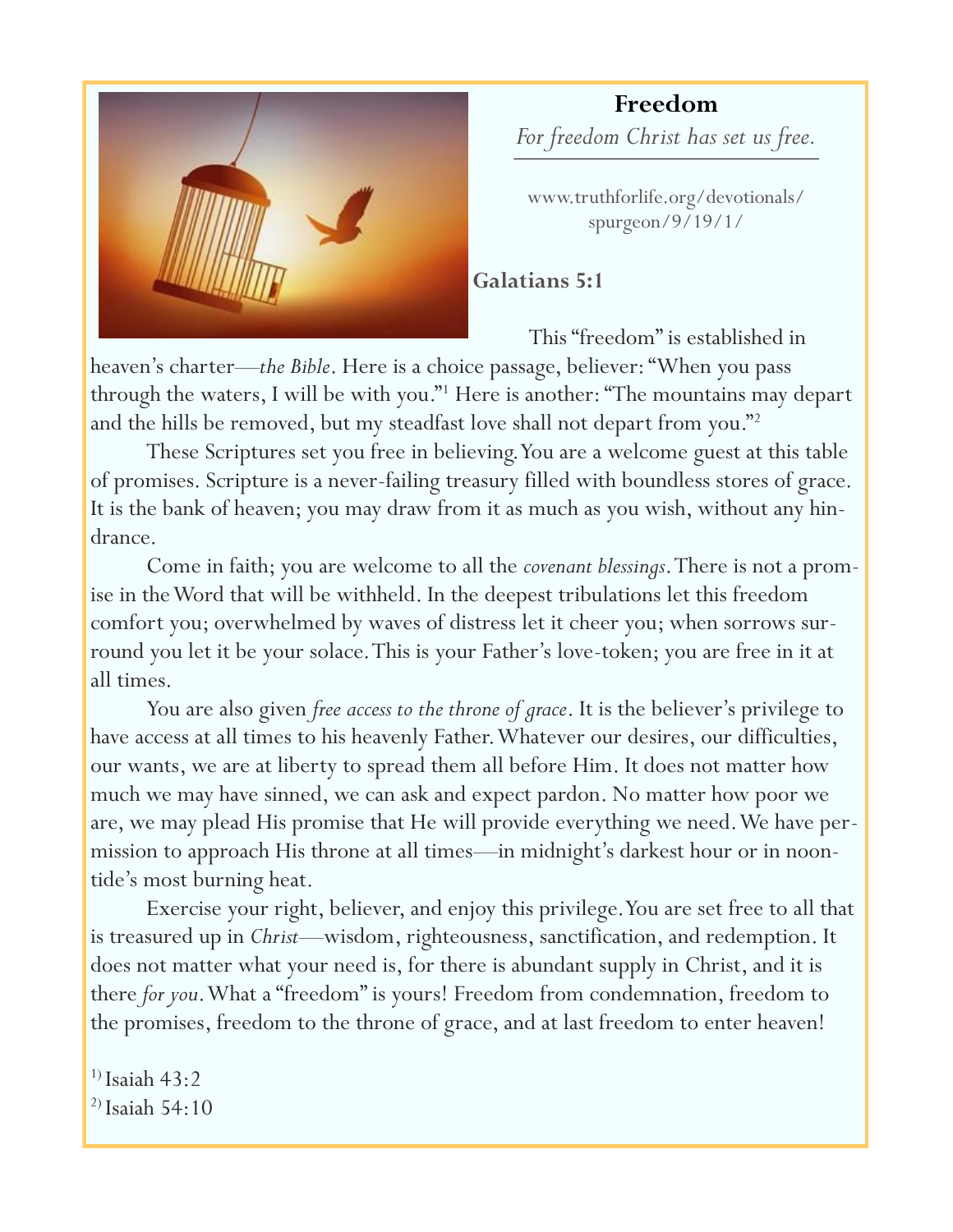

## **Handwork Group**

 The Ladies Handwork Group will continue to meet on Tuesdays. All

who enjoy handwork and conversation are invited to join us in the Gathering Place at 10:00 AM.

Even if you don't have a project or do crafts, you are still welcome to come. Invite a friend, bring a snack or a drink, and just relax together. We look forward to seeing you there!



#### **The Week Ahead**

|            | Sunday, June 19   Father's Day |
|------------|--------------------------------|
| $9:00$ AM  | Nursery, Toddler, PK Class     |
| $9:15$ AM  | <b>SHCC Choir Practice</b>     |
| 9:40 am    | Adult Bible Study              |
| $9:45$ AM  | Preteen Sunday School Class    |
|            | (5th-8th Grades)               |
| 10:40 AM   | <b>Hybrid Worship Service</b>  |
| $10:50$ AM | Elementary Sunday School Class |
| 12:00 PM   | Shepherd's Meeting             |

#### **Tuesday, June 21**

9:00 AM Zoom ORG Meeting 10:00 AM Ladies Handwork Group

#### **Wednesday, June 22**

#### **Sunday, June 26**

֖֖֖֖֖֖֖֖֖֖֖֪֪֪֪֦֖֧֚֚֚֚֚֚֚֚֚֚֬֝֓֝֓֬֝֓֝<del>֓</del>

| $9:00 \text{ AM}$ | Nursery, Toddler, PK Class     |  |
|-------------------|--------------------------------|--|
| $9:15$ AM         | <b>SHCC Choir Practice</b>     |  |
| 9:40 AM           | Adult Bible Study              |  |
| 9:45 AM           | Preteen Sunday School Class    |  |
|                   | (5th-8th Grades)               |  |
| 10:40 AM          | <b>Hybrid Worship Service</b>  |  |
| $10:50$ AM        | Elementary Sunday School Class |  |
| 12:00 PM          | <b>Congregational Meeting</b>  |  |



### **Opportunities for Fellowship and Growth**

 **The ORG (Old Retired Guys)** group will be meeting virtually on Zoom at 9:00 AM on Tuesdays. If you have questions about the **Chancel Choir and Handbell Choir**, please contact Michael Follis at **FollisMichael.shcc@gmail.com** for further details.

 **Book Club** welcomes all interested readers to join us for our author presentation on Monday, July 11. Our own Suzie Courtney will be presenting her latest book to us, *The Child of Many*. This is billed as a historical narrative/memoir. Suzie traces her family history from the early days of this country to the present. We will be meeting again on Monday, July 11, at 7:00 PM at Red Lotus Asian Grille. We would love to have you join us!



## Suzanne Gene Courtney

#### **Birthdays and Anniversaries**

| Amy Prewitt<br>Terry Goldman<br>Sheri Brice<br>Chuck Lockwood<br><b>Jeff Hobbs</b> | June 17<br>June $18$<br>June 25<br>June 25<br>June $26$ |  |
|------------------------------------------------------------------------------------|---------------------------------------------------------|--|
| Lyshone McFarland June 26                                                          |                                                         |  |

Kim and Hank Anawaty June 17

*Please contact Christina in the office [\(shccaustin@gmail.com\)](mailto:shcc@shccaustin.org)  to ensure your birthday and anniversary are on our lists!*